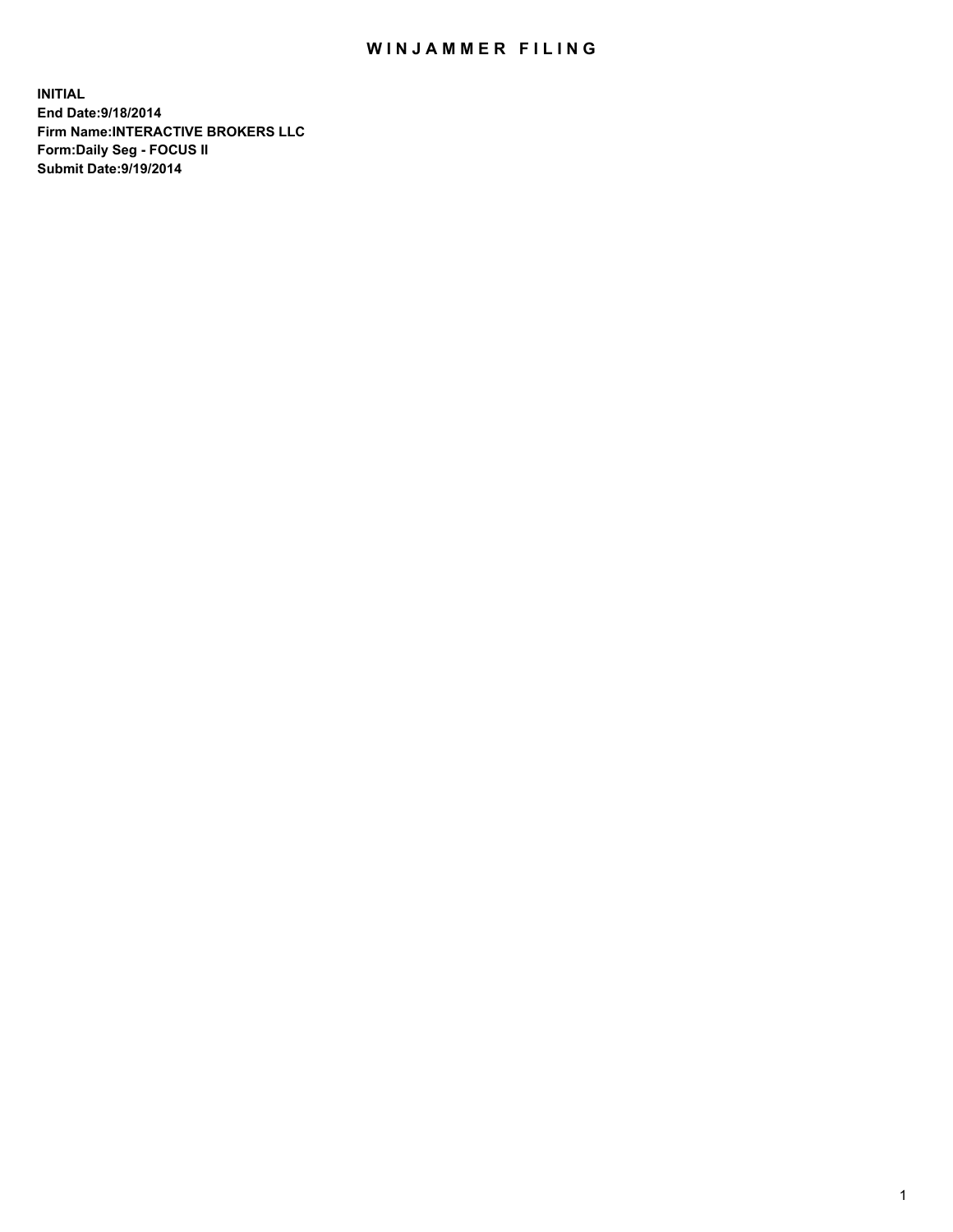## **INITIAL End Date:9/18/2014 Firm Name:INTERACTIVE BROKERS LLC Form:Daily Seg - FOCUS II Submit Date:9/19/2014 Daily Segregation - Cover Page**

| Name of Company<br><b>Contact Name</b><br><b>Contact Phone Number</b><br><b>Contact Email Address</b>    | <b>INTERACTIVE BROKERS LLC</b><br><b>Michael Ellman</b><br>203-422-8926<br>mellman@interactivebrokers.co<br>$m$ |
|----------------------------------------------------------------------------------------------------------|-----------------------------------------------------------------------------------------------------------------|
| FCM's Customer Segregated Funds Residual Interest Target (choose one):<br>a. Minimum dollar amount: ; or | $\overline{\mathbf{0}}$                                                                                         |
| b. Minimum percentage of customer segregated funds required:% ; or                                       | 0                                                                                                               |
| c. Dollar amount range between: and; or                                                                  | 155,000,000 245,000,000                                                                                         |
| d. Percentage range of customer segregated funds required between:% and%.                                | 0 <sub>0</sub>                                                                                                  |
| FCM's Customer Secured Amount Funds Residual Interest Target (choose one):                               |                                                                                                                 |
| a. Minimum dollar amount: ; or                                                                           | $\overline{\mathbf{0}}$                                                                                         |
| b. Minimum percentage of customer secured funds required:% ; or                                          | 0                                                                                                               |
| c. Dollar amount range between: and; or                                                                  | 80,000,000 120,000,000                                                                                          |
| d. Percentage range of customer secured funds required between:% and%.                                   | 0 <sub>0</sub>                                                                                                  |
| FCM's Cleared Swaps Customer Collateral Residual Interest Target (choose one):                           |                                                                                                                 |
| a. Minimum dollar amount: ; or                                                                           | $\overline{\mathbf{0}}$                                                                                         |
| b. Minimum percentage of cleared swaps customer collateral required:% ; or                               | $\overline{\mathbf{0}}$                                                                                         |
| c. Dollar amount range between: and; or                                                                  | 0 <sub>0</sub>                                                                                                  |
| d. Percentage range of cleared swaps customer collateral required between:% and%.                        | 0 <sub>0</sub>                                                                                                  |
| Current ANC:on                                                                                           | 2,284,221,229 18-SEP-2014                                                                                       |
| <b>Broker Dealer Minimum</b>                                                                             | 366,668,614                                                                                                     |
| Debit/Deficit - CustomersCurrent AmountGross Amount                                                      |                                                                                                                 |
| Domestic Debit/Deficit                                                                                   | 3,327,552                                                                                                       |
| Foreign Debit/Deficit                                                                                    | 2,271,6450                                                                                                      |
| Debit/Deficit - Non CustomersCurrent AmountGross Amount                                                  |                                                                                                                 |
| Domestic Debit/Deficit                                                                                   | 0 <sub>0</sub>                                                                                                  |
| Foreign Debit/Deficit                                                                                    | 0 <sub>0</sub>                                                                                                  |
| Proprietary Profit/Loss                                                                                  |                                                                                                                 |
| Domestic Profit/Loss                                                                                     | $\overline{\mathbf{0}}$                                                                                         |
| Foreign Profit/Loss                                                                                      | $\underline{\mathbf{0}}$                                                                                        |
| Proprietary Open Trade Equity<br>Domestic OTE                                                            |                                                                                                                 |
|                                                                                                          | <u>0</u>                                                                                                        |
| Foreign OTE<br><b>SPAN</b>                                                                               | <u>0</u>                                                                                                        |
| <b>Customer SPAN Calculation</b>                                                                         | 1,205,019,431                                                                                                   |
| Non-Customer SPAN Calcualation                                                                           | <u>15,790,895</u>                                                                                               |
| Proprietary Capital Charges                                                                              | <u>0</u>                                                                                                        |
| Minimum Dollar Amount Requirement                                                                        | 20,000,000 [7465]                                                                                               |
| Other NFA Dollar Amount Requirement                                                                      | 21,833,341 [7475]                                                                                               |
|                                                                                                          |                                                                                                                 |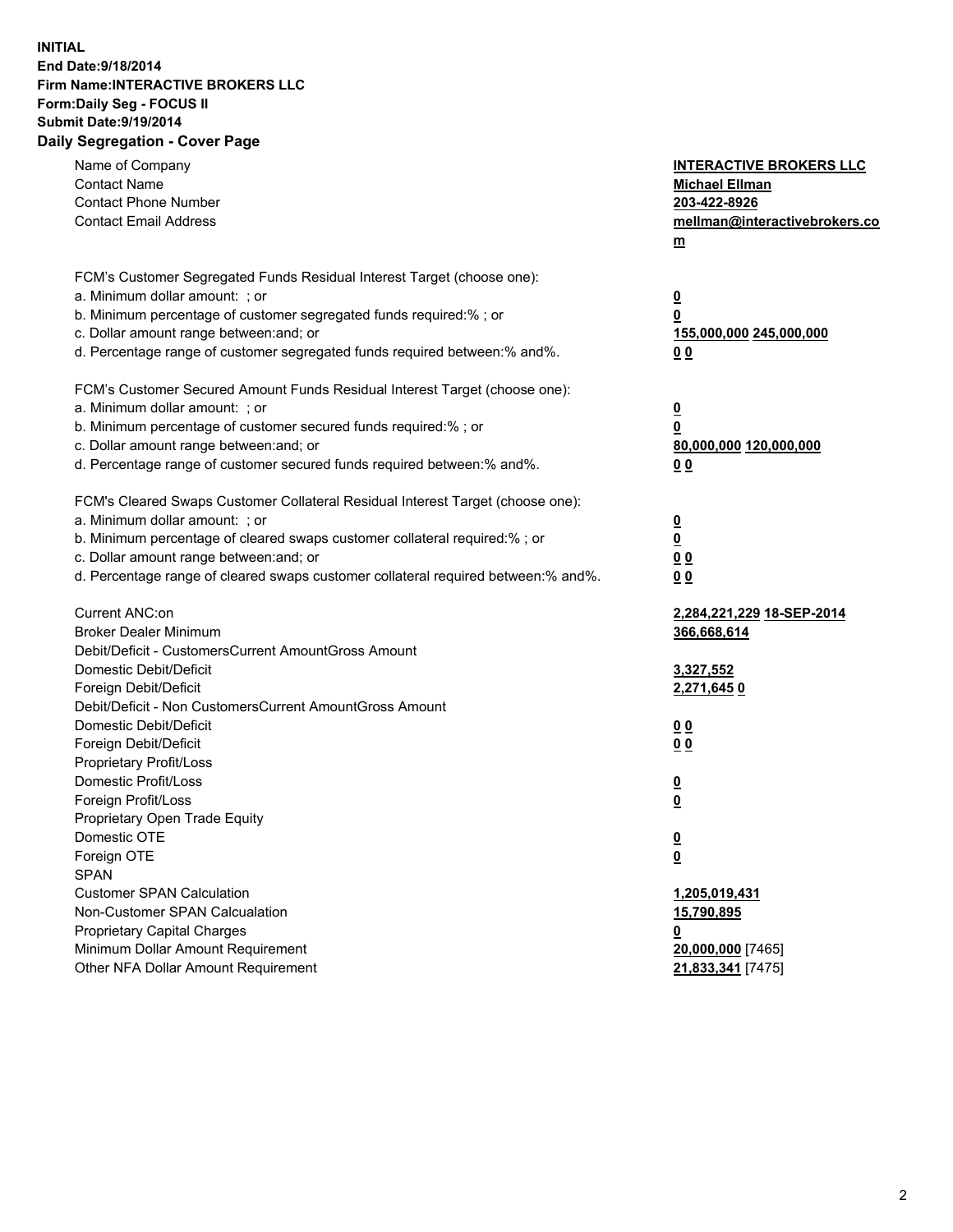## **INITIAL End Date:9/18/2014 Firm Name:INTERACTIVE BROKERS LLC Form:Daily Seg - FOCUS II Submit Date:9/19/2014 Daily Segregation - Secured Amounts**

|                | Daily Jegregation - Jeculed Aniounts                                                        |                                   |
|----------------|---------------------------------------------------------------------------------------------|-----------------------------------|
|                | Foreign Futures and Foreign Options Secured Amounts                                         |                                   |
|                | Amount required to be set aside pursuant to law, rule or regulation of a foreign            | $0$ [7305]                        |
|                | government or a rule of a self-regulatory organization authorized thereunder                |                                   |
| 1.             | Net ledger balance - Foreign Futures and Foreign Option Trading - All Customers             |                                   |
|                | A. Cash                                                                                     | 297,047,315 [7315]                |
|                | B. Securities (at market)                                                                   | $0$ [7317]                        |
| 2.             | Net unrealized profit (loss) in open futures contracts traded on a foreign board of trade   | 5,733,593 [7325]                  |
| 3.             | Exchange traded options                                                                     |                                   |
|                | a. Market value of open option contracts purchased on a foreign board of trade              | 219,329 [7335]                    |
|                | b. Market value of open contracts granted (sold) on a foreign board of trade                | -523,139 [7337]                   |
| 4.             | Net equity (deficit) (add lines 1. 2. and 3.)                                               | 302,477,098 [7345]                |
| 5.             | Account liquidating to a deficit and account with a debit balances - gross amount           | 2,271,645 [7351]                  |
|                | Less: amount offset by customer owned securities                                            | 0 [7352] 2,271,645 [7354]         |
| 6.             | Amount required to be set aside as the secured amount - Net Liquidating Equity              | 304,748,743 [7355]                |
|                | Method (add lines 4 and 5)                                                                  |                                   |
| 7.             | Greater of amount required to be set aside pursuant to foreign jurisdiction (above) or line | 304,748,743 [7360]                |
|                | 6.                                                                                          |                                   |
|                | FUNDS DEPOSITED IN SEPARATE REGULATION 30.7 ACCOUNTS                                        |                                   |
| $\mathbf{1}$ . | Cash in banks                                                                               |                                   |
|                | A. Banks located in the United States                                                       | 321,831,092 [7500]                |
|                | B. Other banks qualified under Regulation 30.7                                              | 0 [7520] 321,831,092 [7530]       |
| 2.             | Securities                                                                                  |                                   |
|                | A. In safekeeping with banks located in the United States                                   | $0$ [7540]                        |
|                | B. In safekeeping with other banks qualified under Regulation 30.7                          | 0 [7560] 0 [7570]                 |
| 3.             | Equities with registered futures commission merchants                                       |                                   |
|                | A. Cash                                                                                     | $0$ [7580]                        |
|                | <b>B.</b> Securities                                                                        | $0$ [7590]                        |
|                | C. Unrealized gain (loss) on open futures contracts                                         | $0$ [7600]                        |
|                | D. Value of long option contracts                                                           | $0$ [7610]                        |
|                | E. Value of short option contracts                                                          | 0 [7615] 0 [7620]                 |
| 4.             | Amounts held by clearing organizations of foreign boards of trade                           |                                   |
|                | A. Cash                                                                                     | $0$ [7640]                        |
|                | <b>B.</b> Securities                                                                        | $0$ [7650]                        |
|                | C. Amount due to (from) clearing organization - daily variation                             | $0$ [7660]                        |
|                | D. Value of long option contracts                                                           | $0$ [7670]                        |
|                | E. Value of short option contracts                                                          | 0 [7675] 0 [7680]                 |
| 5.             | Amounts held by members of foreign boards of trade                                          |                                   |
|                | A. Cash                                                                                     | 80,414,407 [7700]                 |
|                | <b>B.</b> Securities                                                                        | $0$ [7710]                        |
|                | C. Unrealized gain (loss) on open futures contracts                                         | 5,271,451 [7720]                  |
|                | D. Value of long option contracts                                                           | 219,333 [7730]                    |
|                | E. Value of short option contracts                                                          | -523,147 [7735] 85,382,044 [7740] |
| 6.             | Amounts with other depositories designated by a foreign board of trade                      | $0$ [7760]                        |
| 7.             | Segregated funds on hand                                                                    | $0$ [7765]                        |
| 8.             | Total funds in separate section 30.7 accounts                                               | 407,213,136 [7770]                |
| 9.             | Excess (deficiency) Set Aside for Secured Amount (subtract line 7 Secured Statement         | 102,464,393 [7380]                |
|                | Page 1 from Line 8)                                                                         |                                   |
| 10.            | Management Target Amount for Excess funds in separate section 30.7 accounts                 | 80,000,000 [7780]                 |
| 11.            | Excess (deficiency) funds in separate 30.7 accounts over (under) Management Target          | 22,464,393 [7785]                 |
|                |                                                                                             |                                   |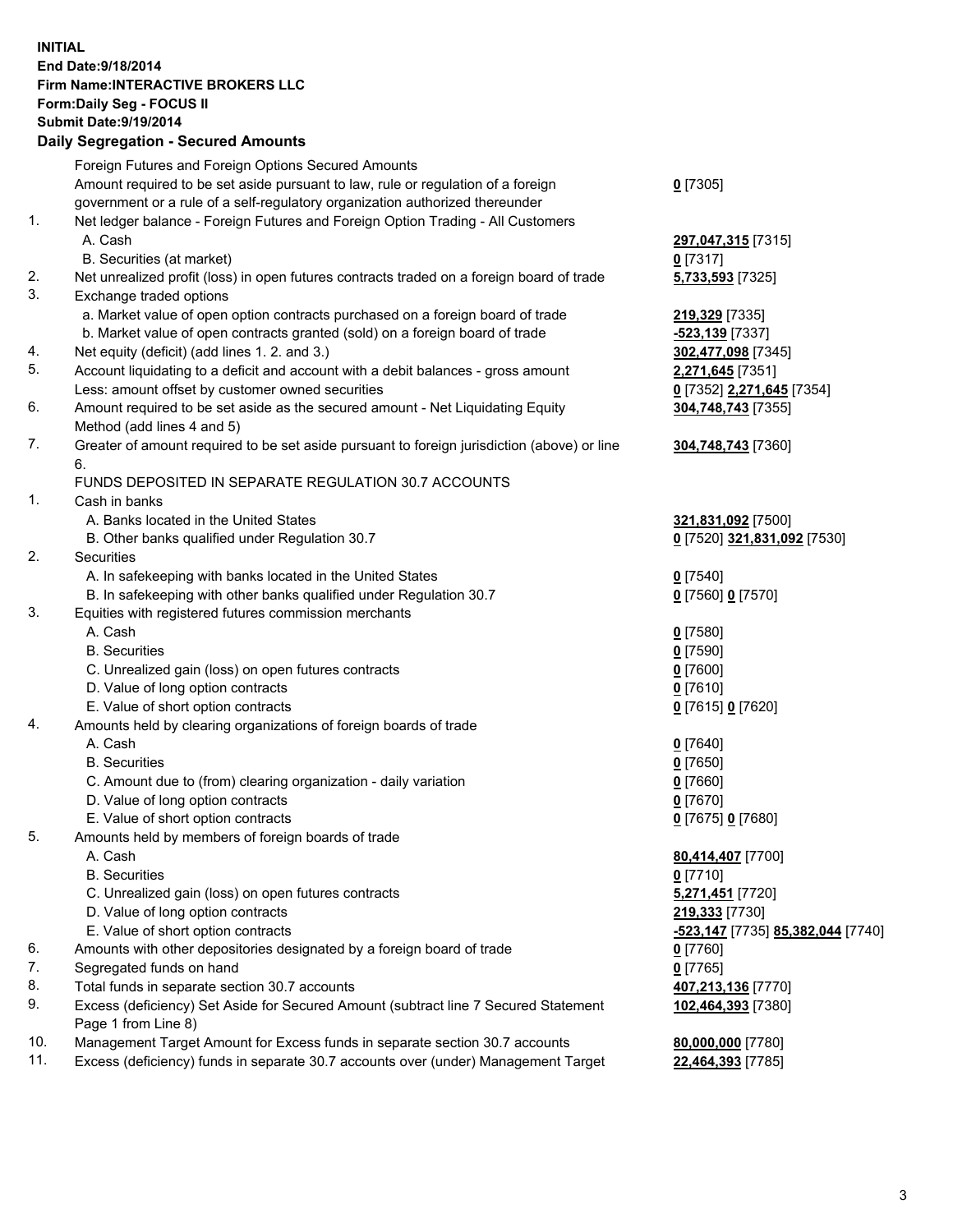**INITIAL End Date:9/18/2014 Firm Name:INTERACTIVE BROKERS LLC Form:Daily Seg - FOCUS II Submit Date:9/19/2014 Daily Segregation - Segregation Statement** SEGREGATION REQUIREMENTS(Section 4d(2) of the CEAct) 1. Net ledger balance A. Cash **2,441,247,209** [7010] B. Securities (at market) **0** [7020] 2. Net unrealized profit (loss) in open futures contracts traded on a contract market **-46,955,823** [7030] 3. Exchange traded options A. Add market value of open option contracts purchased on a contract market **111,312,761** [7032] B. Deduct market value of open option contracts granted (sold) on a contract market **-179,174,433** [7033] 4. Net equity (deficit) (add lines 1, 2 and 3) **2,326,429,714** [7040] 5. Accounts liquidating to a deficit and accounts with debit balances - gross amount **3,327,552** [7045] Less: amount offset by customer securities **0** [7047] **3,327,552** [7050] 6. Amount required to be segregated (add lines 4 and 5) **2,329,757,266** [7060] FUNDS IN SEGREGATED ACCOUNTS 7. Deposited in segregated funds bank accounts A. Cash **402,405,706** [7070] B. Securities representing investments of customers' funds (at market) **1,106,908,217** [7080] C. Securities held for particular customers or option customers in lieu of cash (at market) **0** [7090] 8. Margins on deposit with derivatives clearing organizations of contract markets A. Cash **11,162,082** [7100] B. Securities representing investments of customers' funds (at market) **113,518,015** [7110] C. Securities held for particular customers or option customers in lieu of cash (at market) **0** [7120] 9. Net settlement from (to) derivatives clearing organizations of contract markets **1,609,368** [7130] 10. Exchange traded options A. Value of open long option contracts **1,446,313** [7132] B. Value of open short option contracts **-3,113,804** [7133] 11. Net equities with other FCMs A. Net liquidating equity **-58,754,516** [7140] B. Securities representing investments of customers' funds (at market) **959,950,837** [7160] C. Securities held for particular customers or option customers in lieu of cash (at market) **0** [7170] 12. Segregated funds on hand **0** [7150] 13. Total amount in segregation (add lines 7 through 12) **2,535,132,218** [7180] 14. Excess (deficiency) funds in segregation (subtract line 6 from line 13) **205,374,952** [7190] 15. Management Target Amount for Excess funds in segregation **155,000,000** [7194]

16. Excess (deficiency) funds in segregation over (under) Management Target Amount Excess

**50,374,952** [7198]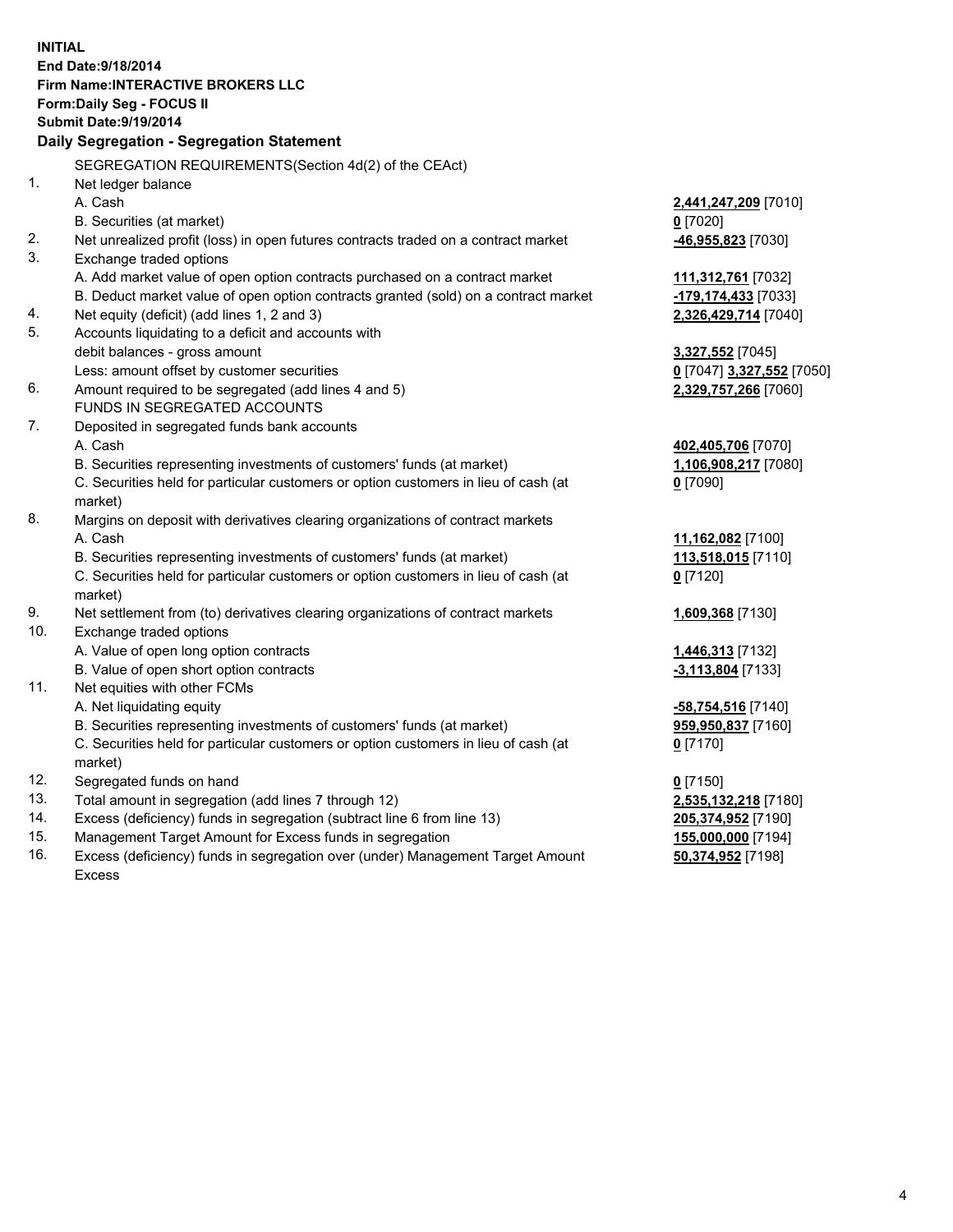## **INITIAL End Date:9/18/2014 Firm Name:INTERACTIVE BROKERS LLC Form:Daily Seg - FOCUS II Submit Date:9/19/2014 Daily Segregation - Supplemental**

| $\blacksquare$           | Total gross margin deficiencies - Segregated Funds Origin                              | 123,124 [9100] |
|--------------------------|----------------------------------------------------------------------------------------|----------------|
| $\blacksquare$           | Total gross margin deficiencies - Secured Funds Origin                                 | 105,652 [9101] |
| $\blacksquare$           | Total gross margin deficiencies - Cleared Swaps Customer Collateral Funds Origin       | $0$ [9102]     |
| $\blacksquare$           | Total gross margin deficiencies - Noncustomer and Proprietary Accounts Origin          | $0$ [9103]     |
| $\blacksquare$           | Total number of accounts contributing to total gross margin deficiencies - Segregated  | 15 [9104]      |
|                          | Funds Origin                                                                           |                |
| $\blacksquare$           | Total number of accounts contributing to total gross margin deficiencies - Secured     | $2$ [9105]     |
|                          | Funds Origin                                                                           |                |
| $\overline{\phantom{a}}$ | Total number of accounts contributing to the total gross margin deficiencies - Cleared | $0$ [9106]     |
|                          | Swaps Customer Collateral Funds Origin                                                 |                |
| -                        | Total number of accounts contributing to the total gross margin deficiencies -         | $0$ [9107]     |
|                          | Noncustomer and Proprietary Accounts Origin                                            |                |
| $\blacksquare$           | Upload a copy of the firm's daily margin report the FCM uses to issue margin calls     |                |
|                          | which corresponds with the reporting date.                                             |                |

09.18.2014 Commodity Margin Deficiency Report.xls